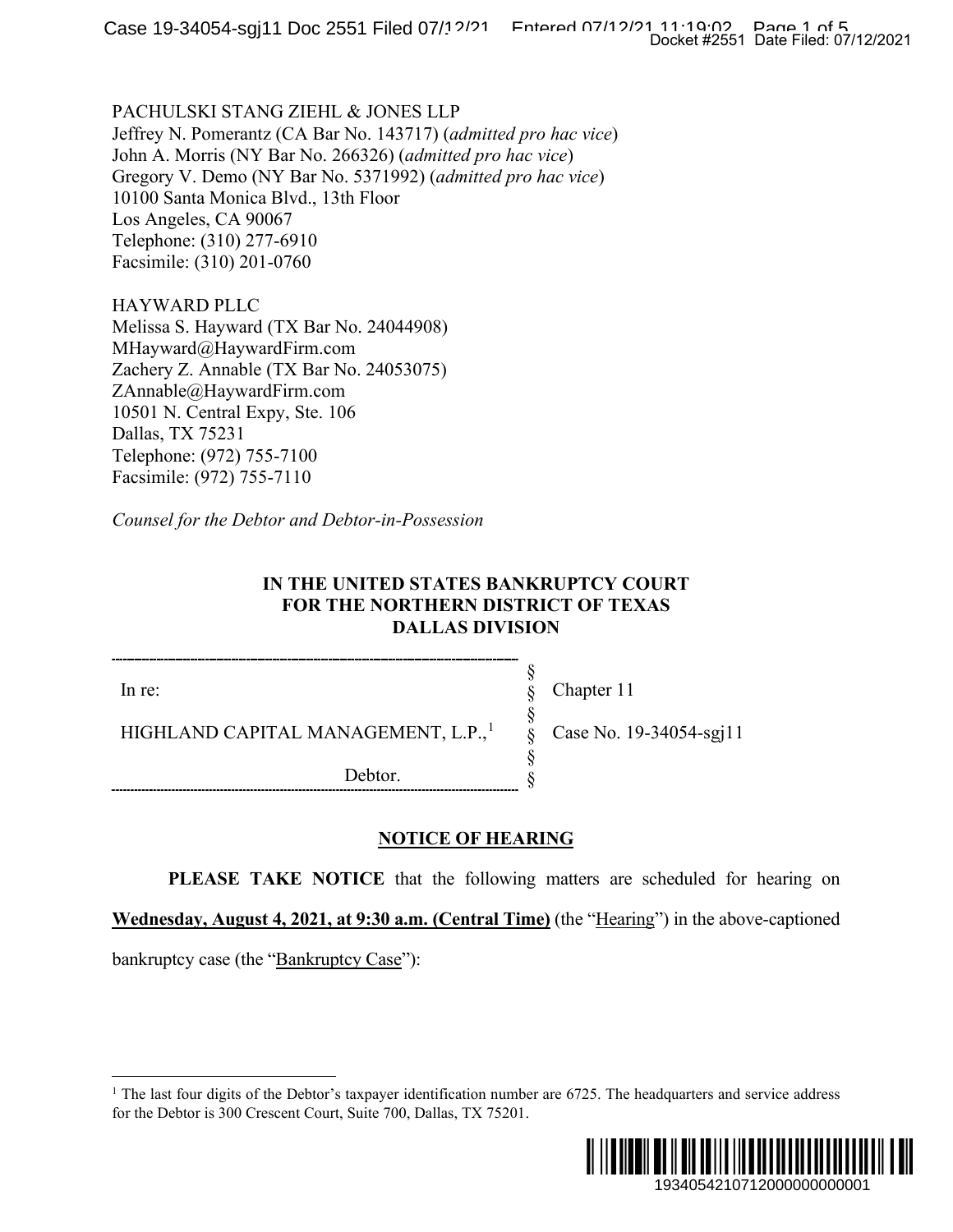- 1. *Motion of the Debtor for Entry of an Order (i) Authorizing the Sale of Certain Property and (ii) Granting Related Relief* [Docket No. 2535] (the "Maple Sale Motion"); and
- 2. *Motion of the Debtor for Entry of an Order (i) Authorizing the Sale and/or Forfeiture of Certain Limited Partnership Interests and Other Rights and (ii) Granting Related Relief* [Docket No. 2537] (the "PetroCap Sale Motion", and collectively with the Maple Sale Motion, the "Sale Motions").

The Hearing on the Sale Motions will be held via WebEx videoconference before The Honorable Stacey G. C. Jernigan, United States Bankruptcy Judge. The WebEx video participation/attendance link for the Hearing is: [https://us-courts.webex.com/meet/jerniga.](https://us-courts.webex.com/meet/jerniga)

A copy of the WebEx Hearing Instructions for the Hearing is attached hereto as **Exhibit A**; alternatively, the WebEx Hearing Instructions for the Hearing may be obtained from Judge Jernigan's hearing/calendar site at: [https://www.txnb.uscourts.gov/judges-info/hearing-dates/judge](https://www.txnb.uscourts.gov/judges-info/hearing-dates/judge-jernigans-hearing-dates)[jernigans-hearing-dates.](https://www.txnb.uscourts.gov/judges-info/hearing-dates/judge-jernigans-hearing-dates)

Any response (each, a "Response") to the relief requested in the Sale Motions shall be filed with the Clerk of the Court on or before **Thursday, July 29, 2021, at 5:00 p.m. (Central Time)** (the "Response Deadline").

The Debtor may file a reply (each, a "Reply") to any Response. Any Reply shall be filed with the Clerk of the Court on or before **Monday, August 2, 2021, at 5:00 p.m. (Central Time)** (the "Reply Deadline").

[*Remainder of Page Intentionally Left Blank*]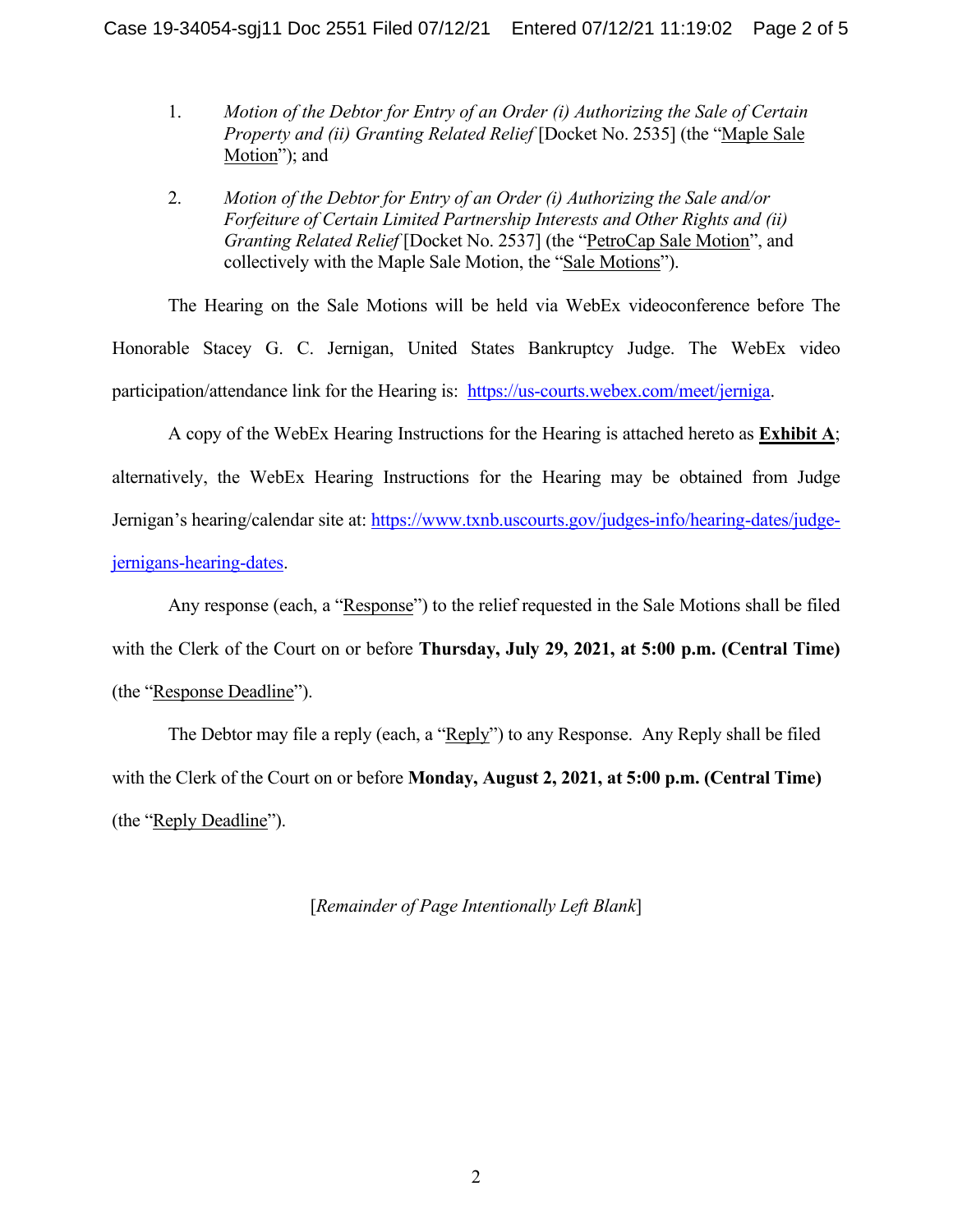#### Dated: July 12, 2021. **PACHULSKI STANG ZIEHL & JONES LLP**

Jeffrey N. Pomerantz (CA Bar No. 143717) John A. Morris (NY Bar No. 266326) Gregory V. Demo (NY Bar No. 5371992) 10100 Santa Monica Blvd., 13th Floor Los Angeles, CA 90067 Telephone: (310) 277-6910 Facsimile: (310) 201-0760 Email: jpomerantz@pszjlaw.com jmorris@pszjlaw.com gdemo@pszjlaw.com

-and-

### **HAYWARD PLLC**

*/s/ Zachery Z. Annable* Melissa S. Hayward Texas Bar No. 24044908 MHayward@HaywardFirm.com Zachery Z. Annable Texas Bar No. 24053075 ZAnnable@HaywardFirm.com 10501 N. Central Expy, Ste. 106 Dallas, Texas 75231 Tel: (972) 755-7100 Fax: (972) 755-7110

*Counsel for the Debtor and Debtor-in-Possession*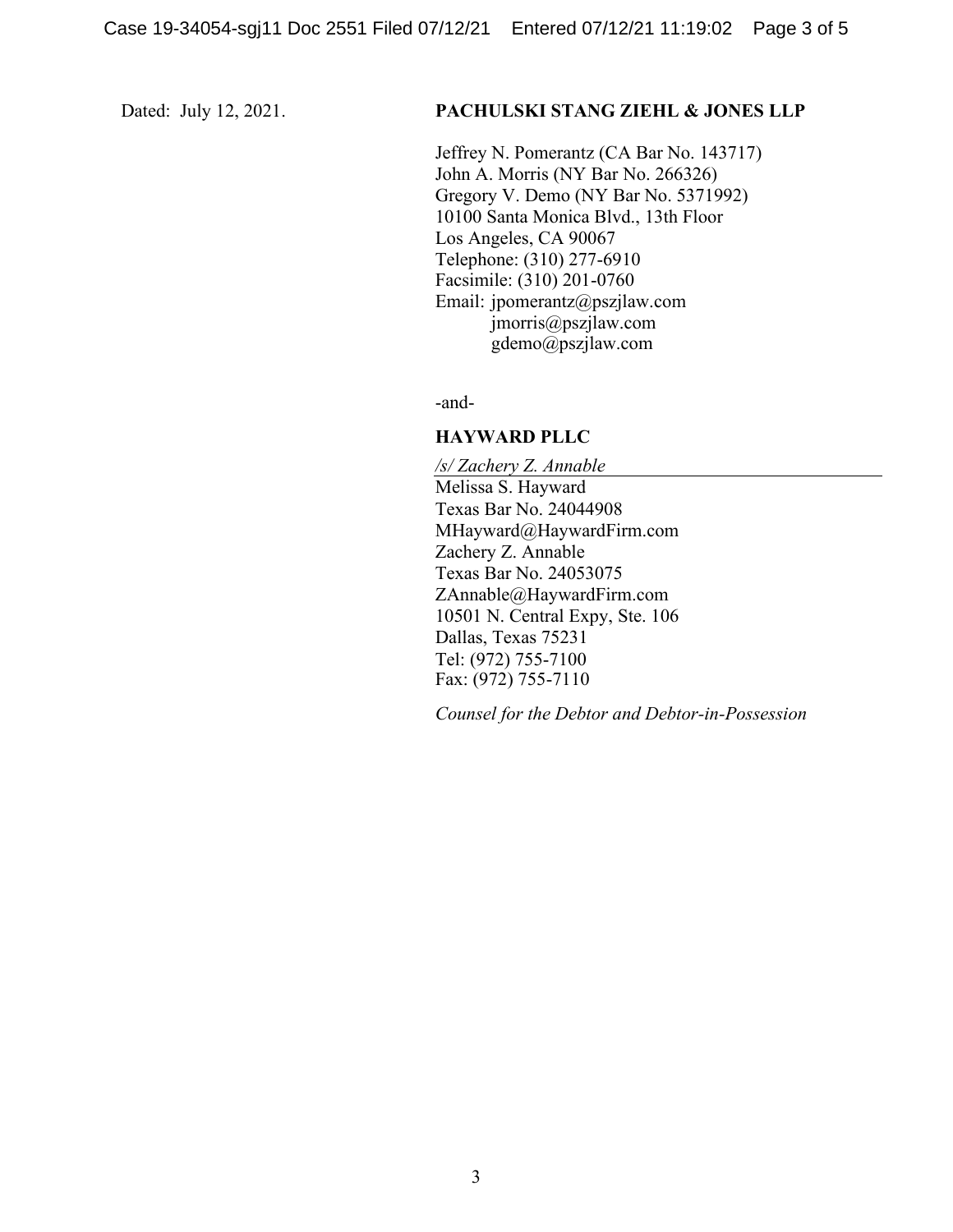# **EXHIBIT A**